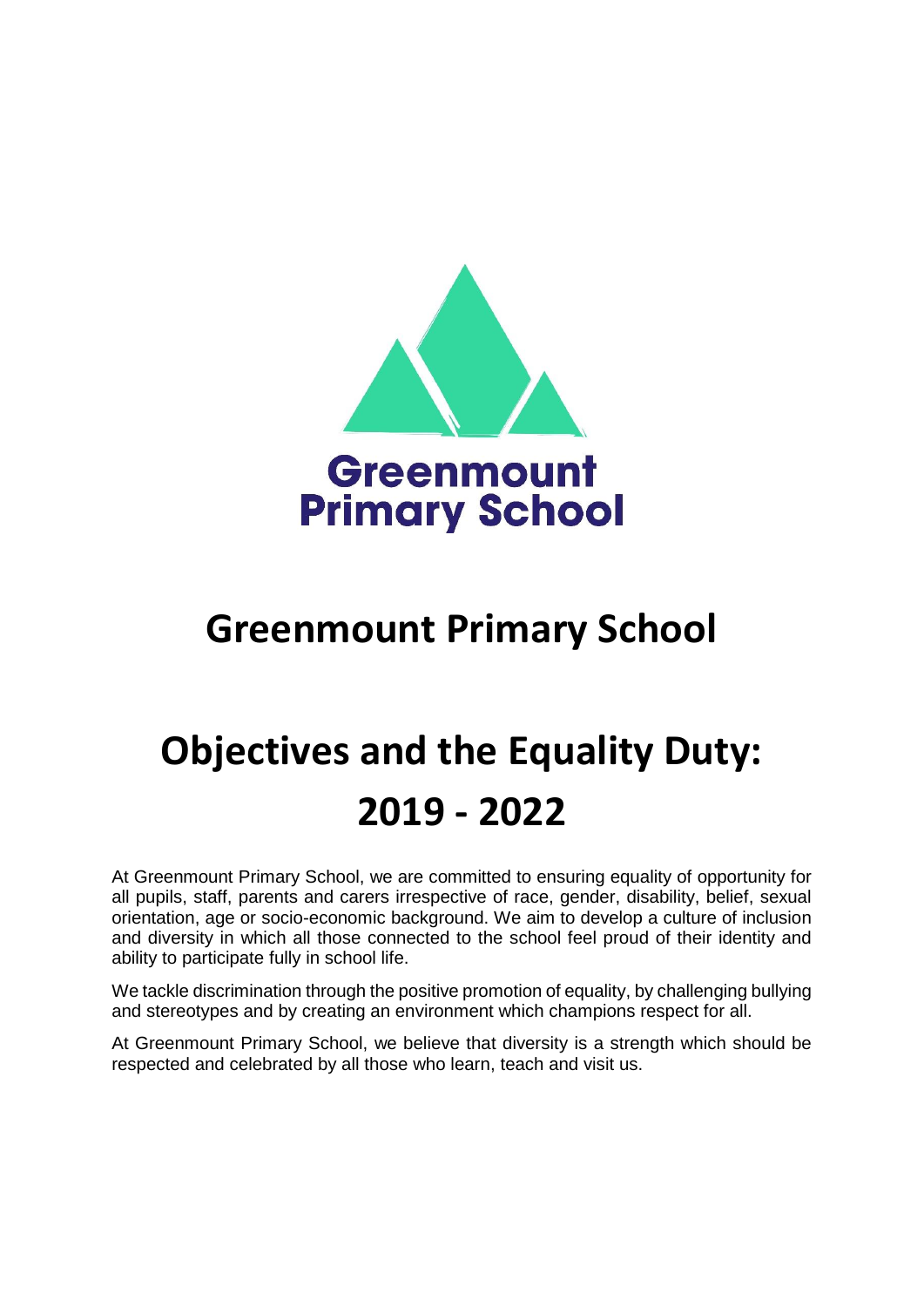### **Objectives chosen by Greenmount Primary will support our three main aims by:**

- 1. Promoting equality of opportunity for members of identified groups
- 2. Eliminating unlawful discrimination, harassment and victimisation
- 3. Fostering good relations between the different groups of students

#### **How we chose our equality objectives:**

Our equality objective-setting process has involved gathering evidence as follows: Performance data, data on ethnicity, religion or belief, socio-economic background, gender and gender identity, disability, sexual orientation and age, and seeking the views of stakeholders

#### **Greenmount Primary School Equality Objectives**

1. To raise rates of progress between existing students and those joining the school from other providers within 6 months of joining the school.

2. To improve attendance for those students with a high level of medical need across the academic year by minimising incidental absences.

- 3. To reduce the number of recorded incidents involving the top 3 most vulnerable students.
- 4. To continue to minimise the attainment gaps between boys and girls throughout school.
- 5. To promote positive attitudes to difference.

| <b>Equality Action Plan</b>                 |                                                                   |                                                 |                             |                                  |  |
|---------------------------------------------|-------------------------------------------------------------------|-------------------------------------------------|-----------------------------|----------------------------------|--|
| <b>Objective 1</b>                          | How will the<br>impact of the<br>action be<br>monitored?          | <b>Who is</b><br>responsible for<br>monitoring? | What is the<br>timeframe?   | <b>Success</b><br>measures       |  |
| To raise rates                              | <b>Baseline</b><br>Assessments                                    | Class teacher                                   | Within 6<br>months of a     | The individual<br>student's      |  |
| of progress<br><b>between</b><br>existing   | on entry, with<br><b>Baseline</b>                                 |                                                 | new student's<br>start date | progress will<br>be in line with |  |
| students and<br>those joining<br>the school | meeting with<br>parents/carers<br>within a half                   |                                                 |                             | expected<br>progress             |  |
| from other<br>providers with                | term of entry.                                                    |                                                 |                             |                                  |  |
| 6 months of<br>joining the<br>school        | PSHE profile to<br>establish social<br>and emotional<br>baseline. | Class teacher                                   |                             |                                  |  |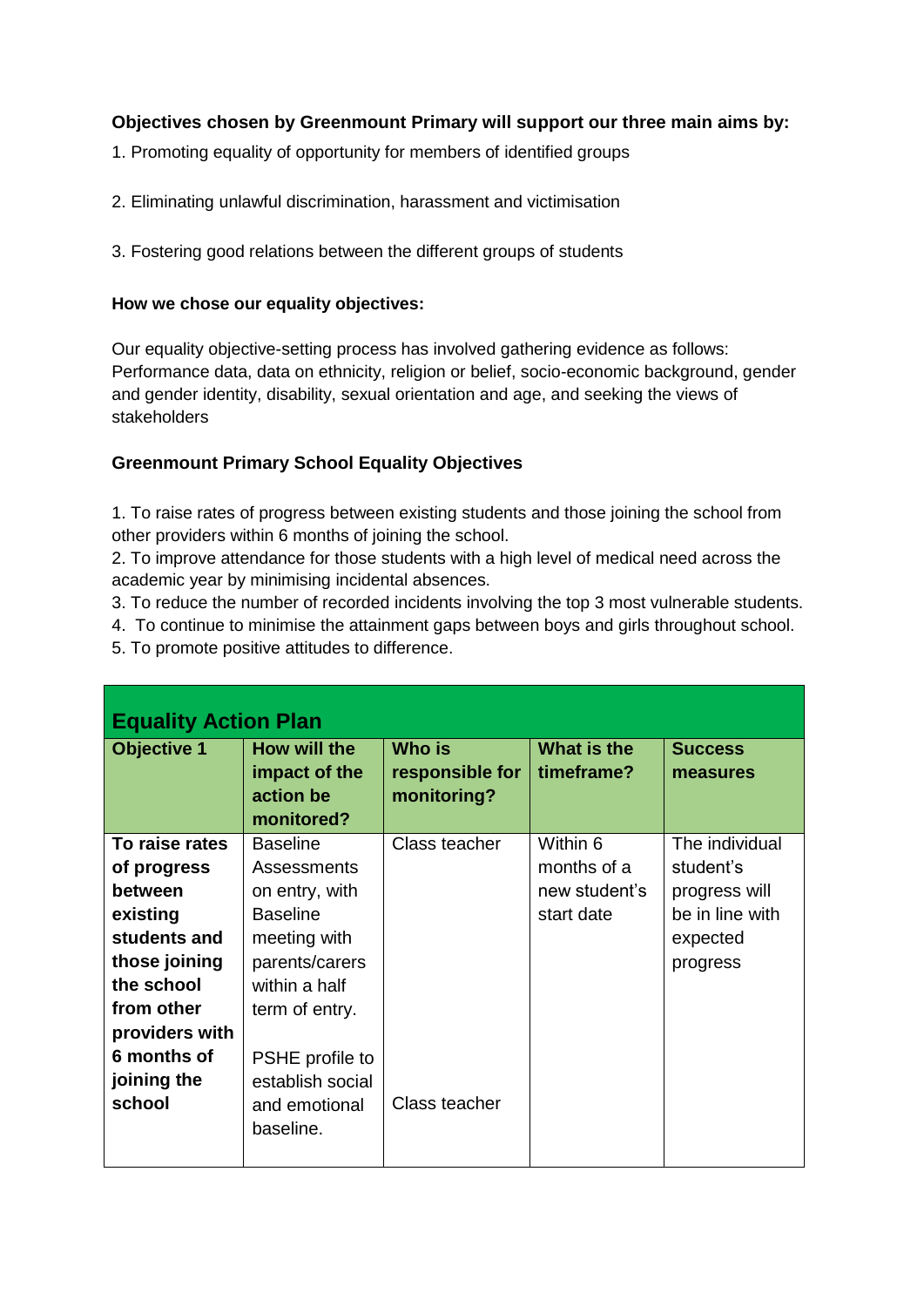|                                                                                                                                | Annual<br><b>Reviews</b>                                        | SLT/parents/car<br>ers                                                                        |                           |                                                                                                                              |
|--------------------------------------------------------------------------------------------------------------------------------|-----------------------------------------------------------------|-----------------------------------------------------------------------------------------------|---------------------------|------------------------------------------------------------------------------------------------------------------------------|
|                                                                                                                                | Care plans                                                      | <b>Class</b><br>teacher/SENCO<br>/Parents/Carers                                              |                           |                                                                                                                              |
| <b>Objective 2</b>                                                                                                             | <b>How will the</b><br>impact of the<br>action be<br>monitored? | <b>Who is</b><br>responsible for<br>monitoring?                                               | What is the<br>timeframe? | <b>Success</b><br>measures                                                                                                   |
| To improve<br>attendance for<br>those<br>students with<br>high medical                                                         | Analysis of<br>attendance<br>data                               | Attendance<br>Officer                                                                         | Sept - July               | Attendance<br>figures will<br>reach yearly<br>target and<br>individual                                                       |
| needs, across<br>the academic<br>year.                                                                                         | Medical<br>information up<br>to date                            | AO, FSW,<br>Parents/carers                                                                    |                           | students<br>attendance will<br>be improved<br>year on year.                                                                  |
|                                                                                                                                | Face to face<br>meetings with<br>parents                        | AO, FSW,<br>Parents/Carers,<br>class teachers                                                 |                           |                                                                                                                              |
| <b>Objective 3</b>                                                                                                             | <b>How will the</b><br>impact of the<br>action be<br>monitored? | <b>Who is</b><br>responsible for<br>monitoring?                                               | What is the<br>timeframe? | <b>Success</b><br>measures                                                                                                   |
| To reduce the<br>number of<br>recorded<br><b>incidents</b><br>involving the<br>most<br>vulnerable<br>students will<br>decrease | <b>Behaviour logs</b><br>and analysis                           | Lead<br><b>Practitioner for</b><br>inclusion/Behavi<br>our Support<br>Mentor/Class<br>teacher | Sept - July<br>yearly     | There is a drop<br>in the number<br>of incidents<br>involving the<br>most<br>vulnerable<br>children from<br>the start to the |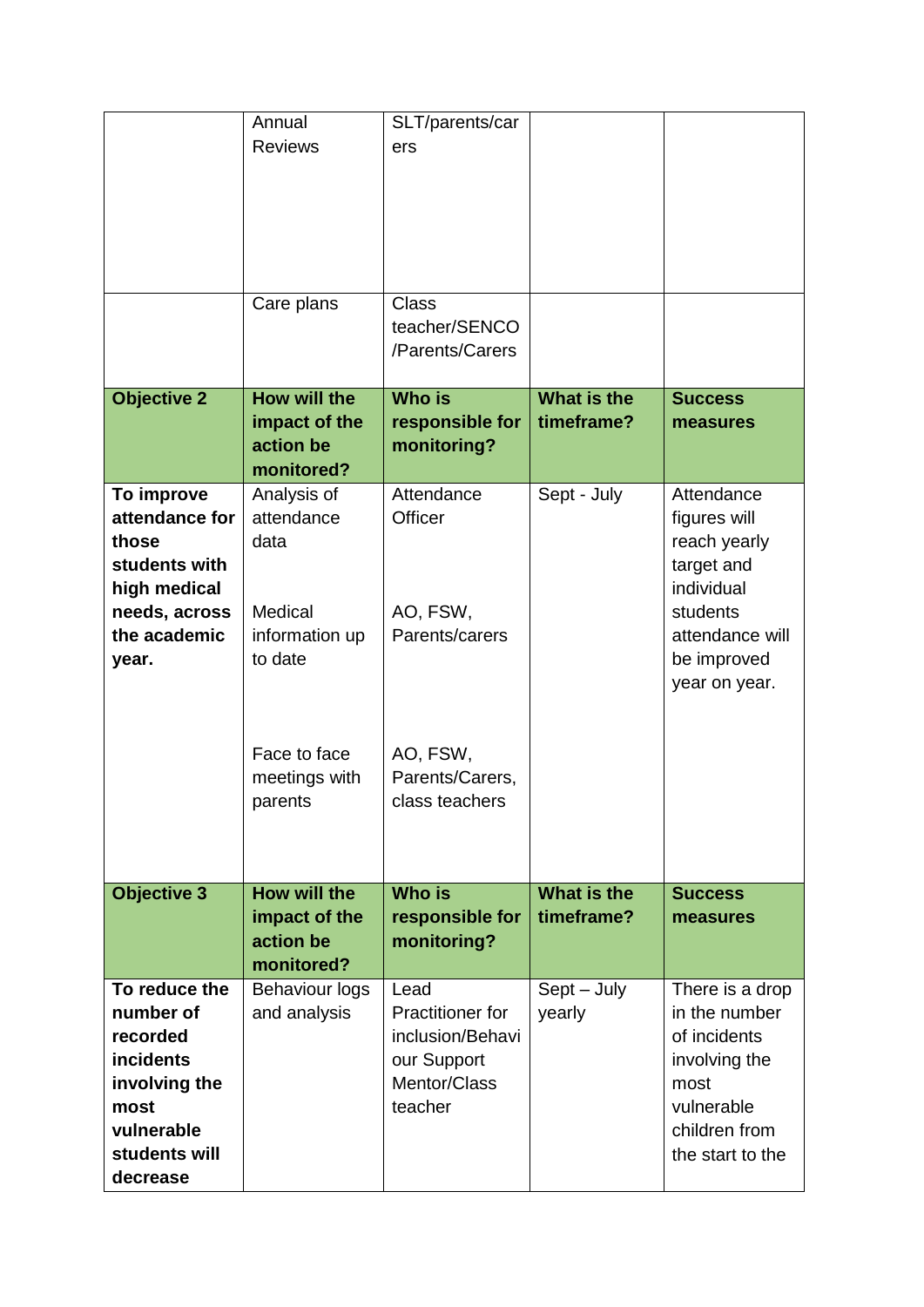| across the<br>academic year                                                                             | Positive<br><b>Behaviour</b><br>plans<br>Inter-agency<br>partnership<br>working<br>minutes<br>Home - School<br>liaison, minutes<br>and CPOMS<br>records. | LPI, Class<br>teacher<br>LPI, SENCO,<br><b>FSW</b><br>LPI, SENCO,<br><b>FSW</b>         |                           | end of each<br>academic year.                                                                                                                              |
|---------------------------------------------------------------------------------------------------------|----------------------------------------------------------------------------------------------------------------------------------------------------------|-----------------------------------------------------------------------------------------|---------------------------|------------------------------------------------------------------------------------------------------------------------------------------------------------|
| <b>Objective 4</b>                                                                                      | How will the<br>impact of the<br>action be<br>monitored?                                                                                                 | <b>Who is</b><br>responsible for<br>monitoring?                                         | What is the<br>timeframe? | <b>Success</b><br>measures                                                                                                                                 |
| To continue to<br>minimise the<br>attainment<br>gaps between<br>boys and girls<br>throughout<br>school. | <b>Termly Pupil</b><br>Progress<br>Meetings<br>Assessment<br>tracking                                                                                    | Assessment<br>Leader<br>Raising Boy's<br>achievement<br>leader<br><b>Class Teachers</b> | Sept-July                 | The gap<br>between boys<br>and girls<br>attainment and<br>progress will<br>continue to<br>close                                                            |
| <b>Objective 5</b>                                                                                      | <b>How will the</b><br>impact of the<br>action be<br>monitored?                                                                                          | <b>Who is</b><br>responsible for<br>monitoring?                                         | What is the<br>timeframe? | <b>Success</b><br>measures                                                                                                                                 |
| To promote<br>positive<br>attitudes to<br>difference.                                                   | <b>CPOMS</b><br>analysis of<br>records<br><b>Annual PASS</b><br>survey (KS2)<br>Pupil<br>Interviews                                                      | <b>Inclusion Lead</b><br>Practitioners                                                  | Sept-July<br>Yearly       | Pupils'<br>awareness and<br>understanding<br>of difference<br>improved.<br>Pupils'<br>understanding<br>of Autism and<br>hearing<br>impairment<br>improved. |